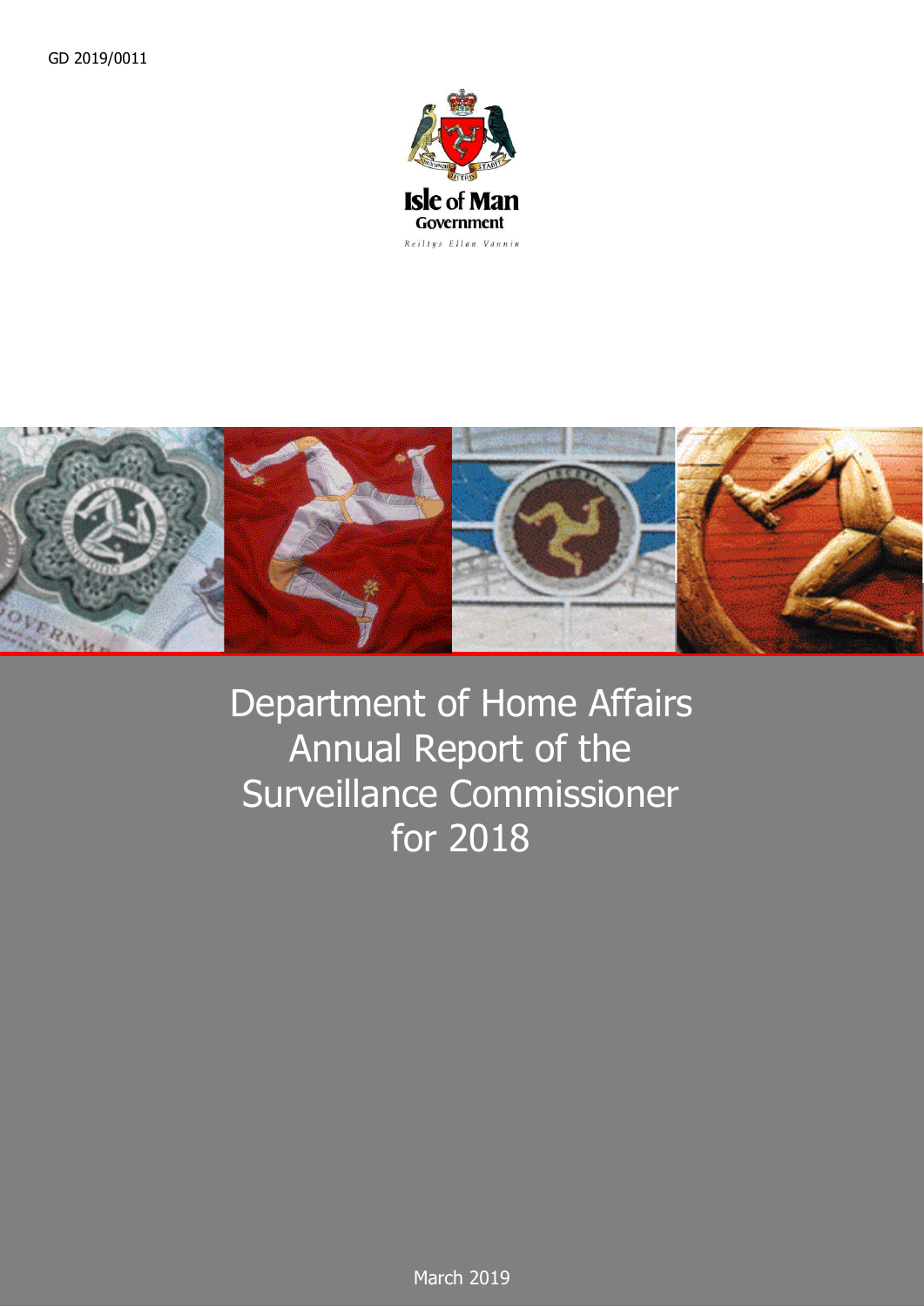## **Annual Report of the Surveillance Commissioner for 2018**

- to comply with Section 28(3) of the Regulation of Surveillance Act 2006 -

This report covers the 12th full year of the operation of the Regulation of Surveillance Act Etc. 2006 ("the ROSE Act"). This report, together with my earlier reports, is available on the Department of Home Affairs website.

Steven Coren, Deputy Commissioner, provides cover for the absences of the Commissioner and also allows an alternative person for scrutiny and authorisation if a conflict of interest arises for the Commissioner in any particular case. The Deputy Commissioner and I continue to have occasional meetings to discuss issues, to ensure that common standards are applied and practice is improved. The Deputy Commissioner contributes to the compilation of the Annual Report.

I did not authorise any intrusive surveillance episodes during the year.

My Deputy and I scrutinised 31 authorisations for directed surveillance. On a number of occasions I discussed individual directed surveillance authorisations with the authority concerned, usually to request further information. Additional information requested was always provided. The cooperation from the authorities authorising directed surveillance was satisfactory. I did not deploy my power to quash any authorisations.

The number of authorisations in 2018 was 31 a decrease of 23 from the 54 authorised during the previous year. Since the ROSE Act came into operation at the end of 2006, there have been variations in the number of authorisations. After the first full year when there were 96 authorisations, there were four years of reductions; followed by several years of increases. Variations from year to year are quite normal. However it is appropriate to note that this year's total is considerably lower than any previous year since the ROSE Act came into effect at the end of 2006. It is likely that the decrease in part reflects the continuing pressure on public service budgets. Mounting surveillance operations can be costly particularly in respect of staffing.

In 2018, like the previous year, no authorising authority has reported that there had been a failure to follow procedures in respect of an authorisation.

Not all the authorisations result in surveillance being applied. Changed circumstances – for example if the subject of the authorised surveillance was taken into custody or left the Island before surveillance commenced – means that the number of surveillance operations actually implemented can be less than the total number authorised. However, the reduced number of authorisations since 2007 also contributed to a higher proportion of authorisations being implemented in recent years than in the early years of the ROSE Act.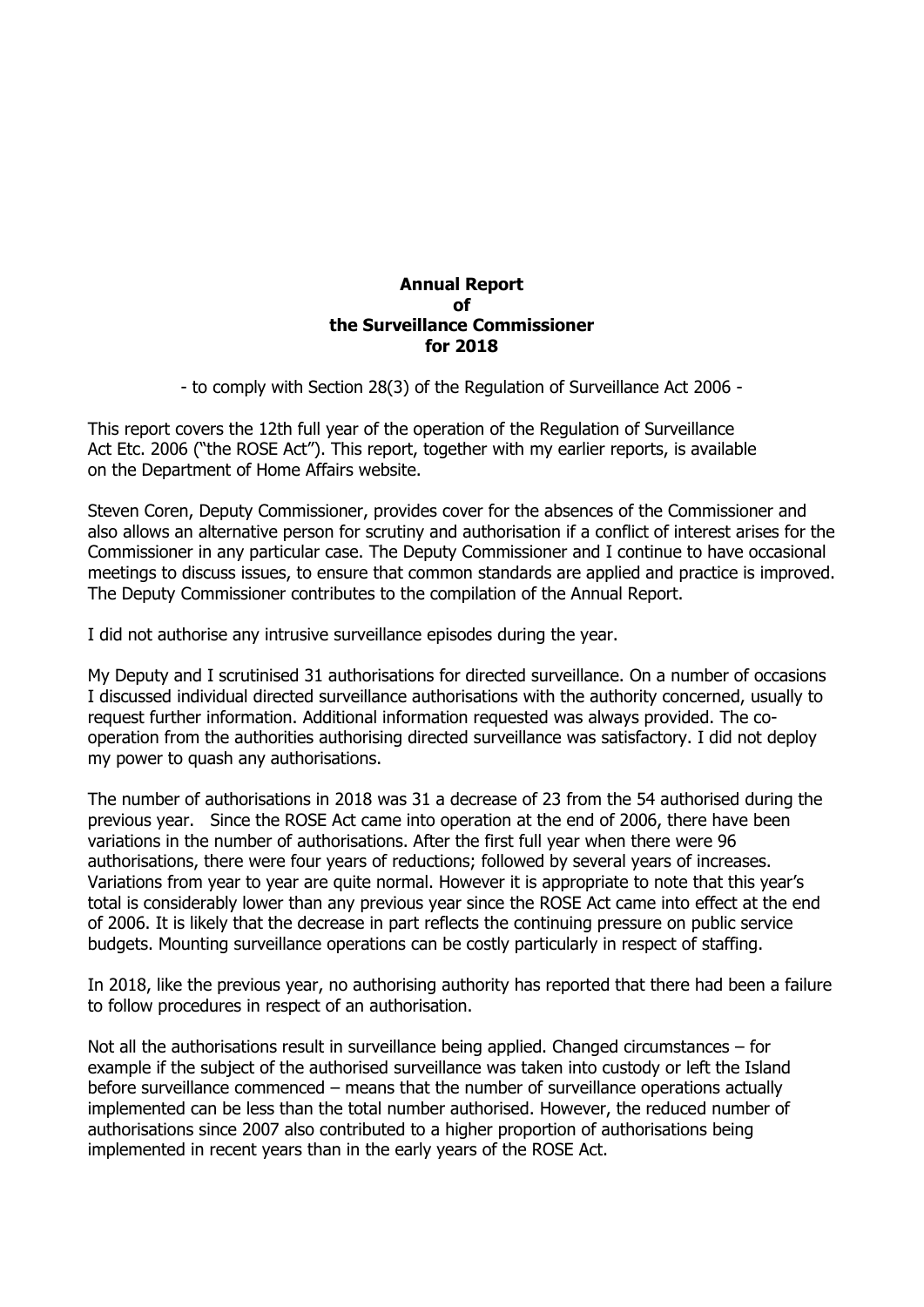Authorised surveillance continues to play a valuable part in enabling public authorities properly to investigate matters authorised under the ROSE Act. A significant proportion of the authorised surveillance operations resulted in further action by the public authority concerned. In the case of surveillance undertaken by the Isle of Man Constabulary, this is sometimes reported as part of the court proceedings in the Island's media. Similarly, cases brought to court by the Treasury involving alleged benefit fraud in which authorised surveillance had played a part, are reported from time to time in the Island's media.

The public authorities given the powers by Tynwald to authorise surveillance have varied since 2006 as changes were made to the configuration of Government Departments. Seven public authorities were eligible to authorise surveillance from October 2017. Three public authorities used their powers in 2018. Some of the larger or more complex Departments have a number of different subdivisions reflecting different responsibilities and some subdivisions have been granted the power to authorise surveillance under the ROSE Act. Thus the number of public authorities eligible to authorise surveillance does not coincide with the number of Government Departments. The latest list is approved by Tynwald and published as "Regulation of Surveillance (Prescription of Offices, Ranks and Positions) Order 2017".

In previous years I have reported that I have obtained and studied the annual Report of the Chief Surveillance Commissioner (CSC) in the UK. However the 2017 report was the last one produced by the CSC. From September 2017 the Investigatory Powers Commissioner's Office assumed responsibility for this task. This is the result of the implementation of the 2016 Investigatory Powers Act 2016.

In the early part of 2018, I had a further informal meeting with the Interception of Communications Commissioner (ICC), Susie Alegre, to discuss issues where our respective responsibilities adjoin. The 2014 Report of the ICC (GD 2015/0017) includes suggestions where the law may require reform. In particular she suggested that warrants under the Theft Act more properly relate to surveillance activities than to interception. Such warrants might therefore more sensibly come under the purview of the Surveillance Commissioner. I continue to endorse this suggestion.

In this year's report I am again including an indication of the value of surveillance to public authorities. In addition to the possible deterrent impact on potential offenders, the Treasury have identified that some £171,900 of overpayments and benefit savings have resulted from cases in which authorised surveillance played a significant part. This total is similar to that identified in the previous year. The effects of any one year's' authorisations may in some cases not work through fully into savings until the following year, a factor to take account of when comparing the savings of one year with another. The total savings have varied considerably over the years that I have included such figures in my annual reports. It is significant that this saving was achieved despite the considerable reduction in the total number of authorisations.

After more than a decade's experience of the operation of the ROSE Act, it is clear that many of the authorities empowered to use surveillance have made no use of the powers; others have used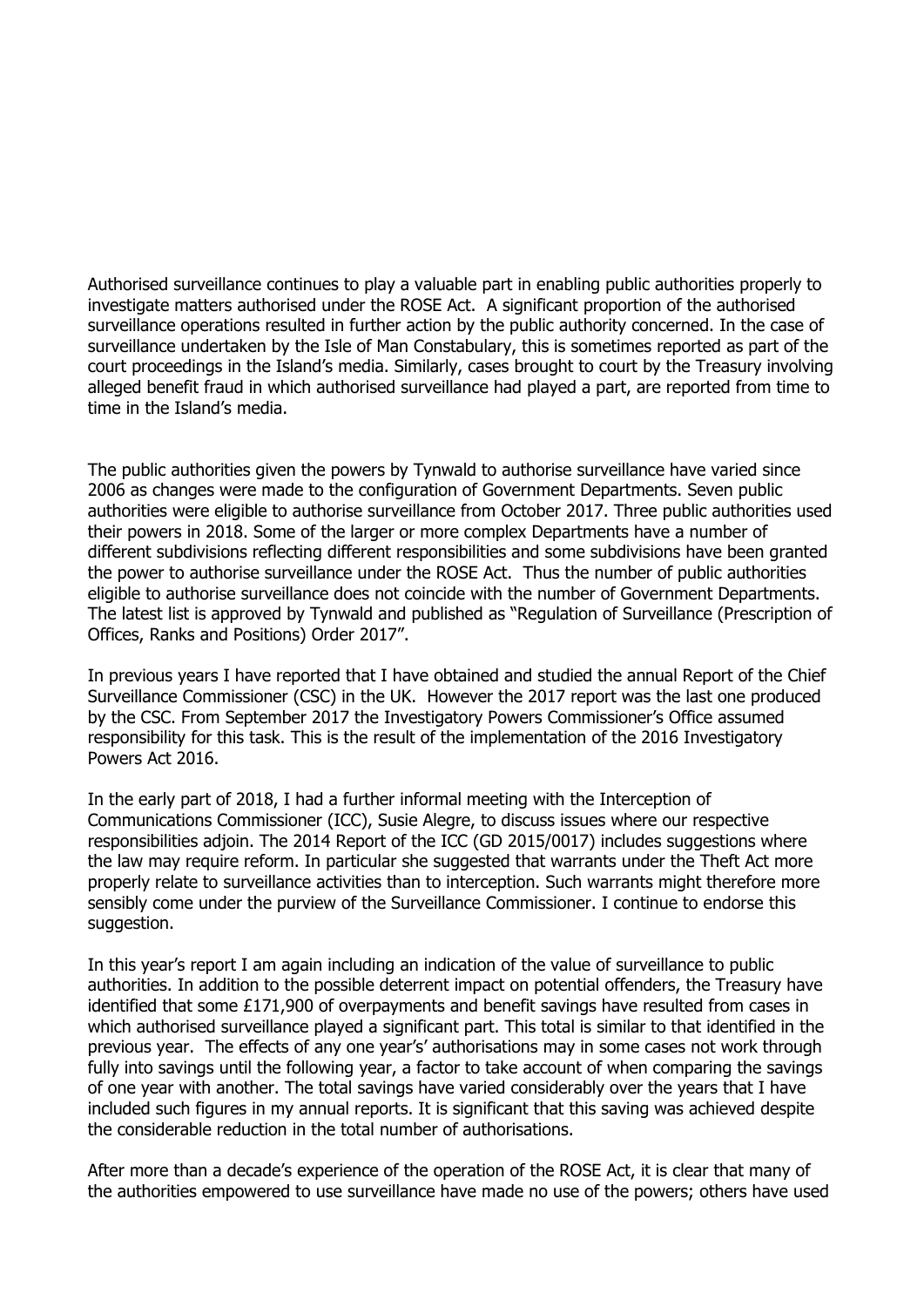the powers very infrequently. I have previously explained that for public authorities who make only very occasional use of the power to authorise surveillance, one challenge is to ensure that authorising staff are fully familiar with procedures. Authorising Officers should be especially careful to consider fully the test of proportionality before authorising directed surveillance.

A further challenge for public authorities who use surveillance infrequently is to ensure that those authorised to carry out surveillance are trained to perform to a satisfactory standard. These challenges are factors which should be taken into account whenever consideration is given to extending the powers to authorise surveillance to other public authorities. The experience of the last decade indicates that rather than extending powers to other public authorities, there may be no present need for all the public authorities currently able to authorise surveillance to possess these powers.

If a public authority that has not used surveillance previously, or has only used surveillance on a very few occasions, approaches me for advice, I meet with the authority and provide guidance about best practice.

In my previous reports, I have commented on the need to review and update the legislation authorising surveillance on the Island, especially in view of changes made elsewhere. Those interested in the details of this important issue are referred to my previous reports. I am aware that the Department of Home Affairs intend to conduct such a review. I await developments.

I can confirm that under section 28(4) of the Regulation of Surveillance Act 2006 no matter has been excluded from my report at the request of the Department of Home Affairs under section 28(5).

Brendan O'Friel Surveillance Commissioner 25th February 2019